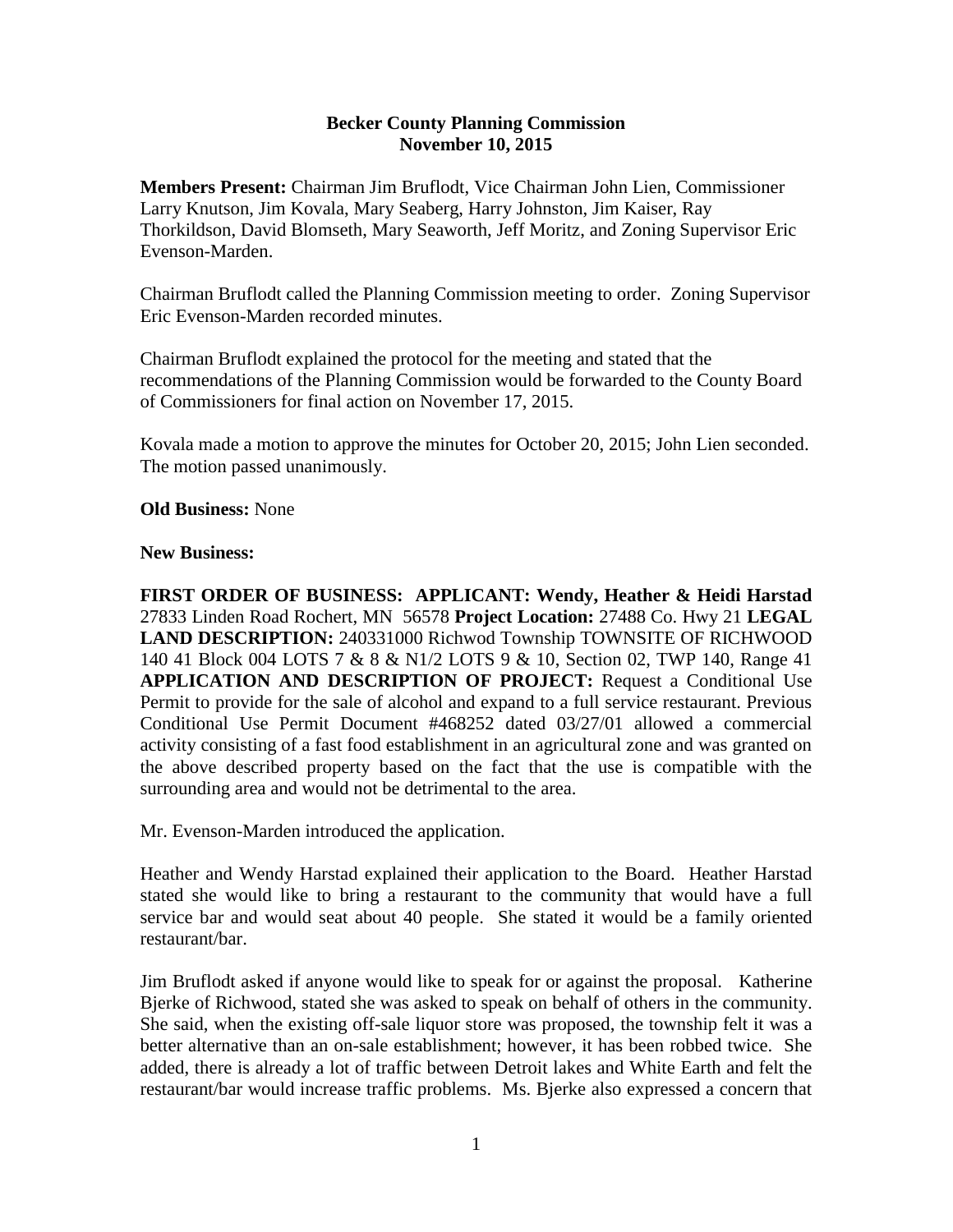a bar could cause a drop of home values in the village and worried about possible adverse impacts from increased water use and sewage treatment.

Doug Carlson, whose parents are selling the Burger Barn to the Harstads, said Highway 21 is already a busy highway and he did not believe the traffic would increase substantially. He stated the new owners could connect to a well owned by the village to purchase water and the Burger Barn has a fairly new septic system that would be pumped regularly by a contractor. Mr. Carlson supported the proposal because it would be a family based restaurant.

Commissioner Knutson asked Mr. Carlson to clarify if the Burger Barn used sewage holding tanks or if they had a system with drain field. Mr. Carlson stated they pumped the system on occasion but there is a drain field. Ms. Harstad said they have spoken with a septic contractor, Mr. Vareberg, who will evaluate the existing system to determine if it can be added/connected to an unused drain field on the adjoining Chilton property. Jim Kaiser stated the septic system would need to meet the state design standards required for restaurants.

Jim Bruflodt asked for any written correspondence to be read into the record. Mr. Evenson-Marden said eighty-eight (88) individuals signed a petition to *"reopen the previous Burger Barn in Richwood, MN, as a family style restaurant serving a variety of food baskets, soft serve ice cream, alcoholic beverages and additional seating*." And it further stated, that "*we, the undersigned, are local citizens who support this up and coming business in our community.*" The petition contained numerous comments in support of the restaurant/bar.

Mr. Evenson-Marden read a letter from Doug Carlson stating he felt "*a restaurant that served food and alcohol would be a great addition to the community*," and another letter, signed by six individuals which said *"a restaurant that serves alcohol in Richwood would be good for the small community."* The letters were read in their entirety and names entered into the record.

At this time, testimony was closed and Jim Bruflodt opened the discussion of the Board. John Lien stated that the restaurant would be an asset to the community and he supported the application.

Harry Johnston asked if there were plans to have an outdoor patio or bands. Heather Harstad stated that they may have an outdoor patio but they would not have any bands. She said the hours of operation would be 11am to 11pm.

# **MOTION: John Lein made a motion to approve the application as submitted; Seaworth seconded. The motion passed unanimously.**

**SECOND ORDER OF BUSINESS: APPLICANT: Don & Pam Skarie** 25793 Co. Road 149 Detroit Lakes, MN 56501 **Project Location:** 25793 Co Road 149 **LEGAL LAND DESCRIPTION:** 080055001 Detroit Township Floyd Lake GOVT LOT 2 LESS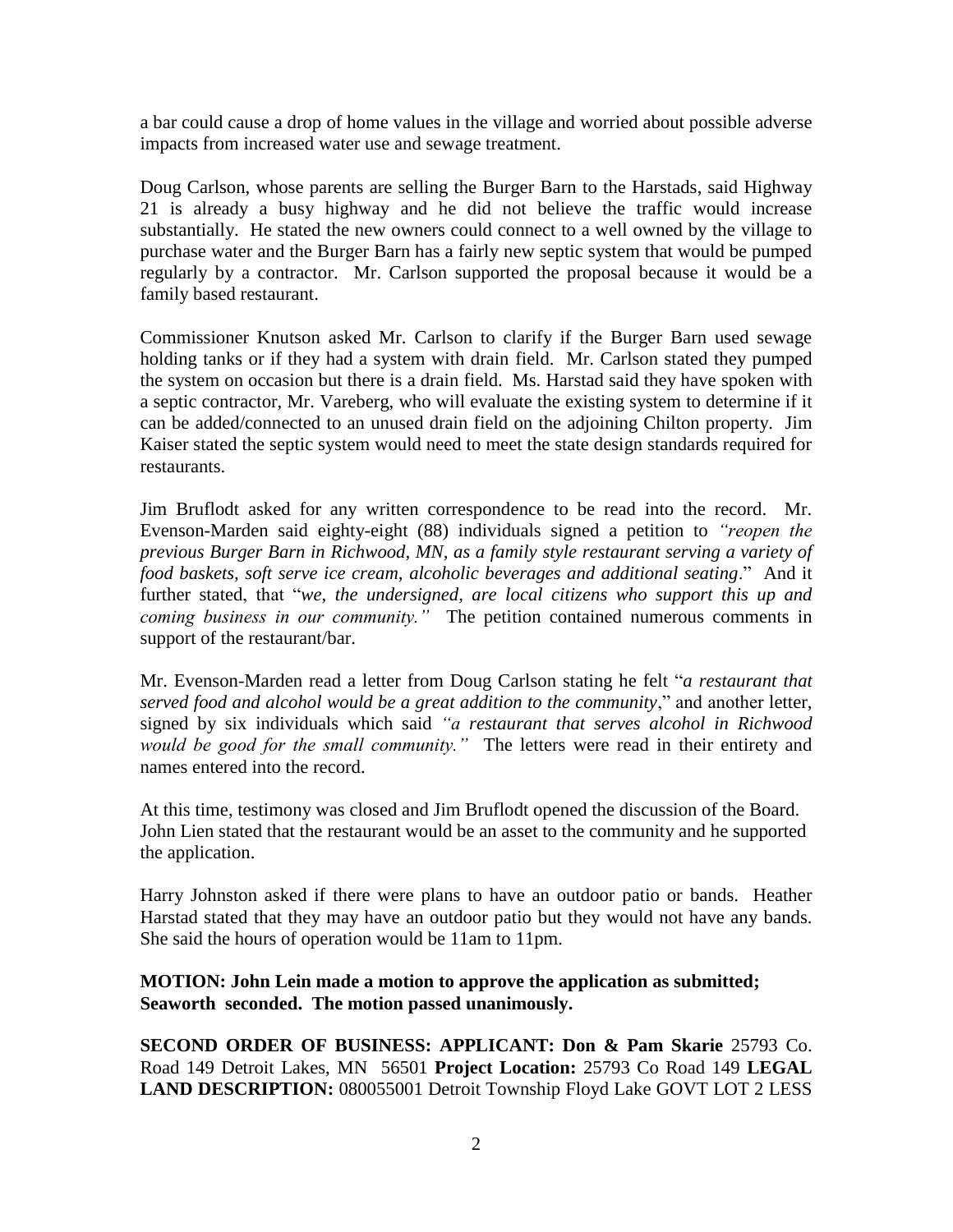W 75' OF N 1000'; LESS .18AC (8-55-10); LESS PT NW COR (2.92AC): COMM NE COR SEC 4, W 928.75' TO POB; S 343.56', W 152.32', N 67,62', W 172.68', N 276', E 325' TO POB., Section 04, TWP 139, Range 41 **APPLICATION AND DESCRIPTION OF PROJECT:** Request a change of zone from Agricultural to Residential and a Certificate of Survey for two tracts of land with Tract A consisting of 7.7 useable acres and Tract B consisting of 21,800 square feet.

Mr. Evenson-Marden introduced the application.

Mr. Walz explained the application on behalf of the Pam and Don Skarie. He statated they are creating two lots which meet the requirements for residential zoning on a general development lake. He said lot A would have access frontage on an exiting public road and Lot B would be accessed by an 33 foot easement.

No one spoke for or against the application. There was no written correspondence either for or against the proposal. At this time, testimony was closed.

Jim Bruflodt opened the matter for disussion by the Board. It was the consensus of the Board that the request met the criteria of the Ordinance.

# **MOTION: Jim Kaiser made a motion to approve the application as submitted; Jim Kovala seconded. The motion passed unanimously.**

**THIRD ORDER OF BUSINESS: APPLICANT: Scott Erickson** 1112 South Shore Drive Detroit Lakes, MN 56501 **Project Location:** 20488 County Hwy 20 **LEGAL LAND DESCRIPTION:** 170393000 Lake Eunice Township PT SW1/4 SE1/4: BEG S QTR COR SEC 34, E 668,20', N 612.63', W 669.13', S 637.44' TO POB., Section 34, TWP 138, Range 42 **APPLICATION AND DESCRIPTION OF PROJECT:** Request an approval of a Final Plat for a Common Interest Development (Toy Locker CIC).

Mr. Evenson-Marden introduced the application. He noted the applicants mailing address was listed on the agenda rather than the location of the plat. The address of the plat is 20448 County Road 20, Detroit Lakes.

Scott Walz explained the application to the Board on behalf of Mr. Erickson. He said the developer was requesting approval of the final plat for the first phase of a condo storage development. Jim Bruflodt asked Mr. Walz to describe the location of the first phase and questioned if outside storage would be allowed. Mr. Walz indicated the first phase would be located in the northwest corner of the parcel and that he did not believe outside storage was allowed but would check with the plat covenants.

No one spoke for or against the application. There was no written correspondence either for or against the proposal. At this time, testimony was closed and further discussion was held.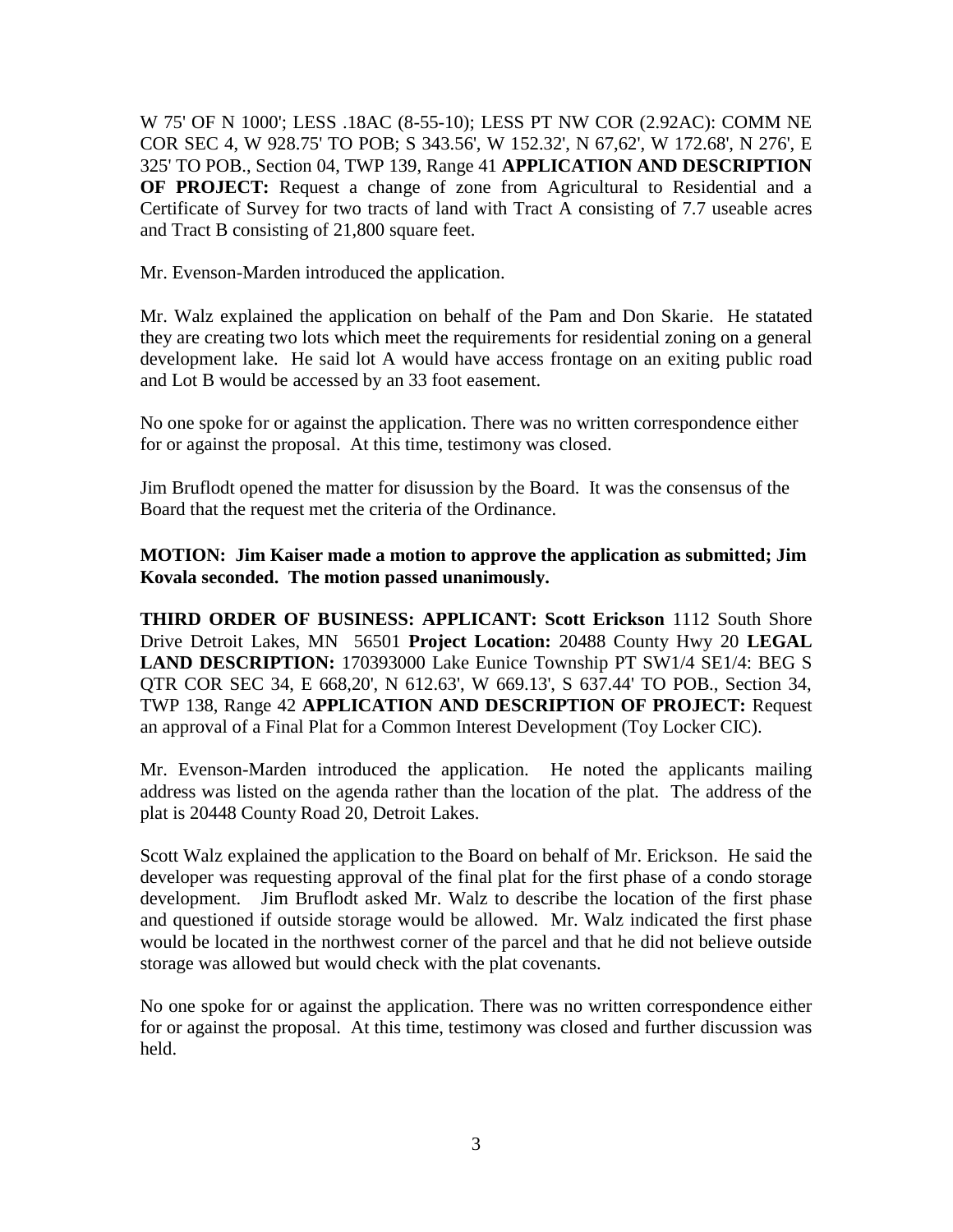Jim Bruflodt opened the matter for discussion by the Board. Jim Lien said he felt the request meets the criteria of the Ordinance.

## **MOTION: Harry Johnston made a motion to approve the application as submitted; Mary Seaberg seconded. The motion passed unanimously.**

**FORTH ORDER OF BUSINESS: APPLICANT: Sara Aurelius and Vince & Joyce Vogler** 11252 Eagle Lake Road Frazee, MN 56544 **Project Location:** 11252 Eagle Lake Road **LEGAL LAND DESCRIPTION:** 030292000 Burlington Township Eagle Lake E1/2 OF SE1/4 LESS 21.46 ACRES, Section 29, TWP 138, Range 40 **APPLICATION AND DESCRIPTION OF PROJECT:** Request a change of zone from Agricultural to Residential. The Certificate of Survey will be reviewed by the City of Frazee Planning and Zoning Commission.

Mr. Evenson-Marden introduced the application. He explained the City of Frazee would be exercising their extra-jurisdictional authority in this area and the county would only be acting on a request for a change of zoning.

Mr. Jack Rosenthal spoke on behalf of Voglers. He explained the application was to request a change of zoning from general agriculture to residential and that the Voglers have received a letter of support of the zoning change from the City of Frazee.

Jim Kaiser asked if the request was for the entire parcel or just a portion of it. Mr. Rosenthal stated that the change of zoning was not the entire parcel, rather is was solely for Parcel A

No one spoke for or against the application. There was no written correspondence for or against the proposal. At this time, testimony was closed and further discussion was held.

It was the consensus of the Board that the request met the criteria of the Ordinance.

# **MOTION: John Lien made a motion to approve the application as submitted for Parcel A; Jeff Moritz seconded, the motion passed unanimously.**

**FIFTH ORDER OF BUSINESS: APPLICANT: Wayne Volk** 5144 16th Avenue S. Minneapolis, MN 55417 **Project Location:** Easement Road off Bog Lake Trail **LEGAL LAND DESCRIPTION:** 210110000 Osage Township Straight Lake PT GOVT LOT 2 LYING SLY OF FOLL DESC LINE: COMM NE COR TH S 610.50' TO POB; TH W TO STRAIGHT LK & THERE TERM LESS PT GOVT LOT 2…Section 17, TWP 140, Range 36 **APPLICATION AND DESCRIPTION OF PROJECT:** Request a Certificate of Survey for two tracts of land with Tract One consisting of 4.14 lot area and Tract Two consisting of 3.24 lot area. A variance was approved October 9th, 2015 to allow a fourteen (14) foot wide easement to service two tracts of land instead of the required thirty-three (33) feet due to the fact that the rules changed during their process of subdivision; the number of tracts being serviced by the easement will not change; and the easement is similar in size and condition as other easements in the area.